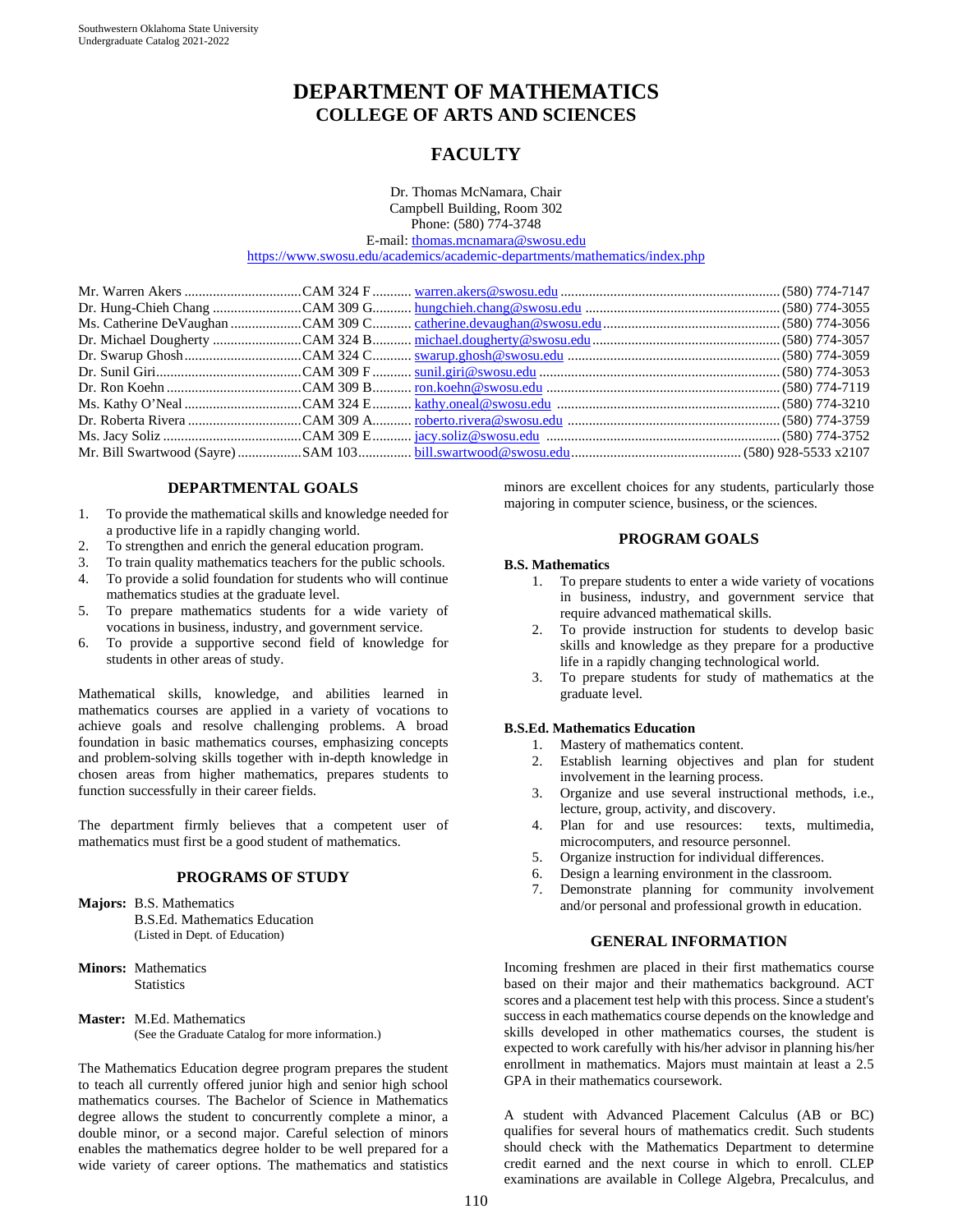Calculus I for students who wish to earn credit by examination in any of these courses. The Precalculus CLEP exam may be used to earn credit for College Trigonometry.

A mathematics major or minor will provide students with many job opportunities in fields besides teaching, such as actuarial sciences, energy fields, computer programming, economics, banking, law, computer analysis, and many more. Most job settings require workers to be problem solvers. A mathematics major or minor, when paired with another area of study, enhances job placement in almost any area. Mathematics graduates at SWOSU have been successful in finding jobs in a wide variety of career fields and in pursuing graduate degrees in mathematics and/or computer science and other related fields.

The Mathematics Department promotes the appropriate use of technology in the teaching and learning of mathematics. A networked PC lab with various mathematical and statistical software packages is located within the department.

Several mathematics majors and minors work in our tutor lab to provide students with any extra math help they might need. Opportunities also exist for employment as homework graders.

Southwestern Oklahoma State University has an active chapter of the Mathematics Honor Society, Kappa Mu Epsilon (KME), whose main objective is to further student interest in mathematics and to familiarize the members with advances being made in this subject. Many students in the Mathematics Department have been active in joining KME and in attending regional and national meetings organized by the society and by the Mathematical Association of America (MAA).

The department also supports an active Math Club. Regular meetings are held. Typical activities include problem sessions, faculty talks and math-themed games.

The Mathematics Department partners with the Education Department to train Mathematics Education majors to become highly qualified mathematics teachers at the junior and senior high school levels.

For more information, visit our web site at: [https://www.swosu.edu/academics/academic](https://www.swosu.edu/academics/academic-departments/mathematics/index.php)[departments/mathematics/index.php](https://www.swosu.edu/academics/academic-departments/mathematics/index.php)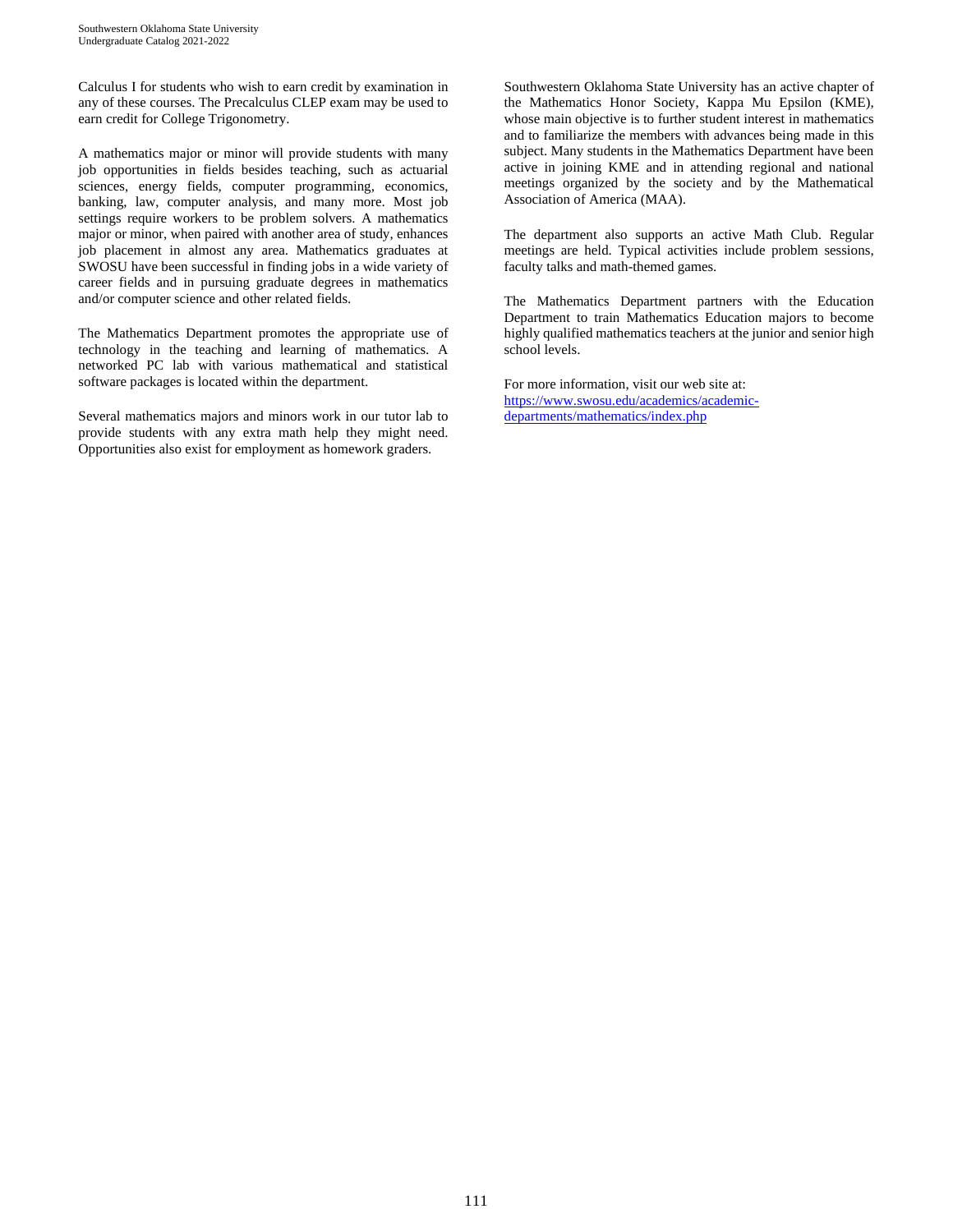## **BACHELOR OF SCIENCE MATHEMATICS (MATH.BS)**

### **GENERAL EDUCATION (Min. 40 hours)**

|                    |            | Bolded courses are required. Italicized courses are recommended.   |
|--------------------|------------|--------------------------------------------------------------------|
|                    |            |                                                                    |
| ENGL               |            | 1113 English Composition I                                         |
| ENGL               | 1213       | <b>English Composition II</b>                                      |
| COMM               |            | 1313 Introduction to Public Speaking OR                            |
| <b>TECH</b>        |            | 3143 Technical Presentations (if permitted by degree               |
|                    | program)   |                                                                    |
|                    |            |                                                                    |
|                    |            | Waived due to major requirements                                   |
|                    |            |                                                                    |
| Select one course. |            |                                                                    |
| HIST               |            | 1043 U.S. History to 1877                                          |
| HIST               |            | 1053 U.S. History since 1877                                       |
|                    |            |                                                                    |
| <b>POLSC</b>       |            | 1103 American Government & Politics                                |
|                    |            |                                                                    |
|                    |            |                                                                    |
|                    |            | Select one course from Life Science and one course from Physical   |
|                    |            | Science. One Science course must be a lab science.                 |
|                    |            |                                                                    |
| BIOL               |            | 1004 Biological Concepts w/Lab                                     |
| BIOL               |            | 1013 Current Issues in Biology                                     |
| BIOL               | 1054       | Principles of Biology I w/Lab                                      |
|                    |            |                                                                    |
| ASTRO              | 1904       | Astronomy                                                          |
| CHEM 1004          |            | General Chemistry w/Lab                                            |
| GEOL               | 1934       | Physical Geology w/Lab                                             |
| PHY                | 1044       | Basic Physics I w/Lab                                              |
| PHY                | 1063       | General Physics (or a higher numbered                              |
|                    |            | chemistry or physics course)                                       |
| SCI                | 1501       | Concepts of Physical Science Lab                                   |
| SCI                | 1513       | Conc of Phy Science (can be taken w/wo lab)                        |
|                    |            |                                                                    |
|                    |            | Select one course from each sub-category and one additional course |
|                    |            | from any subcategory below.                                        |
|                    |            |                                                                    |
| GEOG               |            | 1103 World Cultural Geography                                      |
| HIST               |            | 1033 World History                                                 |
| HUM                |            | 1103 Introduction to Humanities                                    |
|                    |            |                                                                    |
| ART                |            | 1223 Art Survey                                                    |
| COMM               |            | 1263 Introduction to Theatre                                       |
| LIT                |            | 2333 Introduction to Film                                          |
| LIT                |            | 2413 Introduction to Literature                                    |
|                    | MUSIC 1013 | Introduction to Music I                                            |
| MUSIC              | 1103       | Music and Culture (Music majors only)                              |
| MUSIC              | 1123       | History of Rock-n-Roll                                             |
| <i>PHILO</i>       | 1453       | Introduction to Philosophy                                         |
|                    |            |                                                                    |
| ASL                | 2163       | American Sign Language I                                           |
| <b>ECONO</b>       | 2263       | <b>Intro to Macroeconomics</b>                                     |
| <b>ECONO</b>       | 2363       | Intro to Microeconomics                                            |
| <b>ENTRP</b>       | 1123       | Intro to Business                                                  |
| FINAN              | 2113       | Personal Financial Planning                                        |
| <b>ITAL</b>        | 1004       | Elementary Italian I                                               |
| <b>KINES</b>       | 1133       | <b>Wellness Conc &amp; Exercise Applications</b>                   |
| LATIN              | 1054       | Elementary Latin I (or higher number)                              |
| PSYCH              | 1003       | <b>General Psychology</b>                                          |
| SOCIO              | 1003       | <b>Introduction to Sociology</b>                                   |
| SPAN               | 1054       | Elementary Spanish I (or higher number)                            |
| TECH               | 1223       | <b>Technology and Society</b>                                      |

**Computer Proficiency........................................................................... 0-3**  COMSC 1023 Computers and Info Access, or a department-assigned course which satisfies the Computer Proficiency in the major, or the SWOSU Proficiency Exam, or HS course clearly defined to meet our goals.

**GE Elective ............................................................................................... 0-3**  Students who meet the computer proficiency by exam or HS course must choose an additional GE course from any category.

#### **MATHEMATICS MAJOR**

|                                                                                               | MATH<br>MATH | 1513<br>1613 | College Algebra AND<br><b>College Trigonometry</b><br><b>OR</b> MATH 1715 College Algebra and Trigonometry |
|-----------------------------------------------------------------------------------------------|--------------|--------------|------------------------------------------------------------------------------------------------------------|
|                                                                                               |              |              |                                                                                                            |
|                                                                                               | MATH         | 1834         | Calculus I                                                                                                 |
|                                                                                               | MATH 2834    |              | Calculus II                                                                                                |
|                                                                                               | MATH 3653    |              | Linear Algebra                                                                                             |
|                                                                                               |              |              | MATH 3834 Calculus III                                                                                     |
|                                                                                               |              |              | MATH 4213 Differential Equations I                                                                         |
|                                                                                               | MATH 4653    |              | Modern Algebra                                                                                             |
|                                                                                               | MATH         | 4853         | <b>Advanced Calculus</b>                                                                                   |
|                                                                                               |              |              | <b>Electives in Math</b> (Choose from 3000-4000 Level Courses) 6                                           |
|                                                                                               |              |              | Any Scientific Programming Language OR                                                                     |
|                                                                                               | MATH         |              | 3533 Tech and Programming in Mathematics                                                                   |
|                                                                                               |              |              |                                                                                                            |
|                                                                                               |              |              |                                                                                                            |
|                                                                                               |              |              |                                                                                                            |
| For the minor program only, refer to the Mathematics minor<br>in the Minor Programs of Study. |              |              |                                                                                                            |
| REGULATIONS PERTAINING TO GRADUATION                                                          |              |              |                                                                                                            |

| Minimum credit hours in the liberal arts & sciences55 |  |
|-------------------------------------------------------|--|
| Minimum credit hours in upper-division                |  |
|                                                       |  |
| Minimum credit hours (3000/4000 courses)              |  |
|                                                       |  |
| Minimum credit hours at SWOSU (15 of the last 30)30   |  |
|                                                       |  |
|                                                       |  |
|                                                       |  |

Students should work closely with their advisors to ensure that they take mathematics courses in the appropriate sequence. For example, taking a 1000 level mathematics course after successfully completing Calculus I is usually not recommended. Deviations from the appropriate sequence require departmental approval.